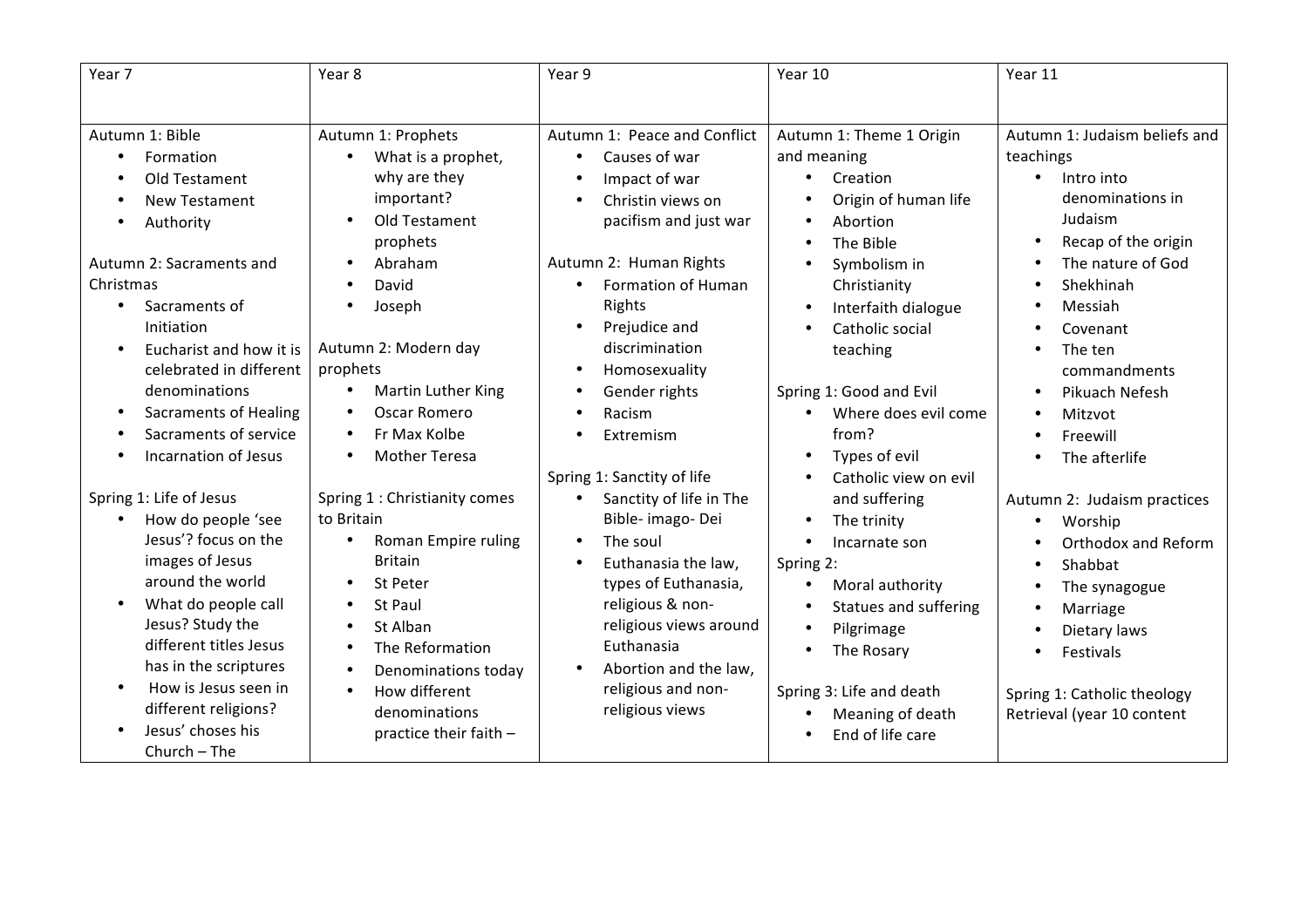| disciples, who are            | e.g. differences and            | Beliefs around the<br>$\bullet$   | Euthanasia<br>$\bullet$          | Spring 2: Judaism retrieval |
|-------------------------------|---------------------------------|-----------------------------------|----------------------------------|-----------------------------|
| they? What is their           | similarities between            | Afterlife. Religious              | Resurrection                     |                             |
| role?                         | churches                        | and non-religious                 |                                  | Summer: exam                |
| Main teachings of             |                                 |                                   | Summer 1: Life after death       |                             |
| Jesus including his           | Spring 2 : Religious Experience | Spring 2: Relationships RSHE      | continued                        |                             |
| parables & the golden         | Miracles from The<br>$\bullet$  | Family life the<br>$\bullet$      | Eschatology<br>$\bullet$         |                             |
| rule                          | Bible. Review of OT &           | changing views                    | The magisterium                  |                             |
| Miracles of Jesus             | NT miracles                     | around families                   | <b>Second Vatican</b>            |                             |
|                               | Modern day Miracles             | Marriage the purpose<br>$\bullet$ | council                          |                             |
| Spring 2: Lent, Holy Week and | Conversion                      | The marriage                      | Funeral rite                     |                             |
| Easter                        | experiences- St Paul            | ceremony                          |                                  |                             |
| <b>Temptations of Jesus</b>   | Conversion                      | Divorce and the<br>$\bullet$      | prayer                           |                             |
| in the desert                 | experience of Nicky             | Christian views                   |                                  |                             |
| The events of Holy            | Cruz                            | Contraception & the<br>$\bullet$  | Summer 2: Sin and                |                             |
| week by each day              | <b>Numinous</b>                 |                                   | forgiveness                      |                             |
| (Palm Sunday,                 |                                 | Christian views                   | Crime and<br>$\bullet$           |                             |
|                               | experiences                     |                                   | punishment                       |                             |
| Maundy Thursday,              | Payer- different types          | Spring 3: Crime and               | Capital punishment.<br>$\bullet$ |                             |
| Jesus' arrest & trial,        | of prayer                       | Punishment                        | Redemption                       |                             |
| Good Friday, Easter           | Unanswered prayers              | Causes of crime<br>$\bullet$      | Church                           |                             |
| Sunday & the                  |                                 | Aims of punishment<br>$\bullet$   |                                  |                             |
| resurrection accounts)        | Summer 1: wealth and            | The prison system<br>٠            | Sacraments                       |                             |
| How do Christians             | poverty                         | Prison reformers<br>$\bullet$     | Mission                          |                             |
| celebrate Holy Week?          | Causes of poverty               | Christian views on<br>$\bullet$   | Christianity in Britain          |                             |
|                               | Poverty in the UK               | punishment including              |                                  |                             |
| Summer 1: Creation and        | Acquisition of wealth           | forgiveness                       | retrieval and summer exam        |                             |
| Stewardship                   | Christian views on              |                                   |                                  |                             |
| The Old Testament             | wealth and poverty              | Summer 1: Medical ethics          |                                  |                             |
| teachings on creation         | Work of CAFOD<br>$\bullet$      | •Transplant surgery &             |                                  |                             |
| in Genesis                    |                                 | Christian views                   |                                  |                             |
| concept of Christian          | Summer 2: Islam foundations     | • fertility treatments & the      |                                  |                             |
| Stewardship                   | of the faith                    | Christian views towards it        |                                  |                             |
| The common Home               |                                 | • Cloning and the implications    |                                  |                             |
| (Laudato Si) - what           | Origin of Islam                 |                                   |                                  |                             |